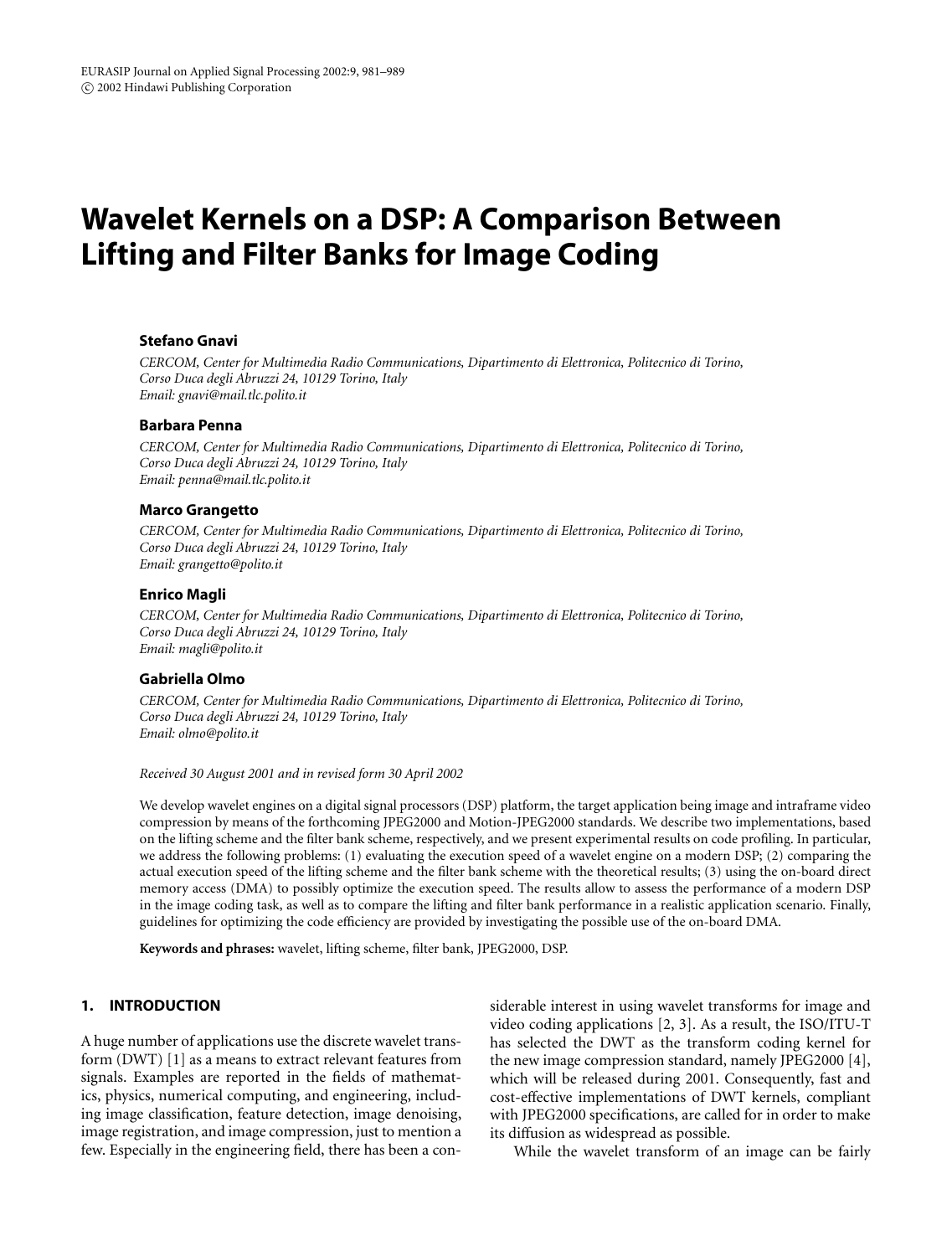easily computed by means of a general-purpose personal computer, there obviously exist contexts where more compact, light-weight and less power-demanding computing devices are required. A recent trend [\[5\]](#page-7-4) fosters the design of reconfigurable systems that make use of digital signal processors (DSPs) and field-programmable gate array (FPGA). An example is given by the transmission of images from scientific space missions, where the images collected by the onboard sensors may undergo wavelet-based compression (e.g., Rosetta Osiris [\[6\]](#page-7-5)), with a DSP-based system being used as computational core. DSPs are also very often used to handle image and video processing tasks in consumer electronics [\[7](#page-7-6)]. The importance of wavelets on a DSP is witnessed by the number of implementations proposed in the literature (cf. [\[8](#page-7-7), [9](#page-7-8)]). In this paper, we focus on the study of the DSPbased implementation of a wavelet kernel; the target application is image coding with JPEG2000, with its extension to intraframe video coding (Motion-JPEG2000).

Until recently, DWT implementations were based on the so-called filter bank scheme [\[1](#page-7-0)], which computes the DWT of a signal by iterating a sequence of highpass and lowpass filtering steps, followed by downsampling. In 1997 Sweldens proposed a new scheme, called lifting scheme (LS), as an alternative way to compute the DWT [\[10\]](#page-7-9). The LS has immediately obtained a noteworthy success, as it provides several advantages with respect to the filter bank scheme. The most interesting ones from the implementation standpoint are that

- (i) the LS requires less operations than the filter bank scheme, with a saving of up to one half for very long filters;
- (ii) the LS allows to compute an integer wavelet transform (IWT), that is, a wavelet transform that maps integers to integers [\[11\]](#page-7-10), thus enabling the design of embedded lossless and lossy image encoders [\[12,](#page-7-11) [13\]](#page-7-12).

This paper is focused on the development of a wavelet kernel based on the LS, and using a DSP as the computational core. The interest of this work is manifold. Firstly, from a pure implementation perspective, the performance evaluation of an optimized implementation of such a kernel on a modern DSP indicates the maximum sustainable processing rate. This can be used to estimate the number of images per second that can be processed by, for example, a compression engine such as JPEG2000, or the video frame rate that can be sustained by a Motion-JPEG2000 encoder/decoder in DSPbased applications, for example, videoconferencing by means of a PC card. Secondly, since the LS can be used to design a progressive lossy-to-lossless compression algorithm [\[13\]](#page-7-12), it is important to evaluate the execution speed of the IWT with respect to the DWT. Thirdly, and distinctively novel in this paper, from a signal processing point of view, there is a strong interest in finding out to which degree the theoretically lower complexity of the LS translates into reduced execution speed; in fact, it is likely that the DSP architecture affects the performance of lifting and filter bank wavelet cores in a different fashion. In this work all aspects are considered, that is, an optimized DSP implementation of the LS is presented, and its performance is then compared with that of the fil-



Figure 1: Block diagram of the filter bank scheme.

<span id="page-1-3"></span>ter bank scheme; both DWT and IWT are considered. The results allow to assess the impact of the DSP architecture on the performance of both algorithms, thus providing useful guidelines for the architectural design and implementation of a wavelet-based processing system.

This paper is organized as follows. In [Section 2,](#page-1-0) we briefly review the wavelet transform, focusing on the filter bank scheme and the LS in Sections [2.1](#page-1-1) and [2.2,](#page-1-2) respectively. The DSP implementations of both algorithms are described in [Section 3.](#page-2-0) In [Section 4,](#page-3-0) a performance evaluation of such implementations is proposed; in particular, results related to the execution speed are reported in [Section 4.1,](#page-4-0) and a comparison between LS and filter bank scheme is presented in [Section 4.2.](#page-4-1) The possibility of improving performance by means of direct memory access (DMA) is discussed in [Section 4.3.](#page-5-0) Finally, in [Section 5](#page-6-0) conclusions are drawn.

# <span id="page-1-0"></span>**2. WAVELET TRANSFORM**

As already stated, the two main algorithms used to compute the DWT are the filter bank scheme and the LS, which are briefly reviewed in Sections [2.1](#page-1-1) and [2.2,](#page-1-2) respectively.

# <span id="page-1-1"></span>*2.1. Filter bank scheme*

The filter bank scheme (see [\[1\]](#page-7-0)) is sketched in [Figure 1,](#page-1-3) where the operations needed to compute the DWT of a onedimensional signal are depicted. One level of decomposition involves that the input sequence is highpass and lowpass filtered by the analysis filters  $\tilde{H}(z)$  and  $\tilde{G}(z)$ ; the two resulting sequences are then downsampled by a factor two. More decomposition levels can be obtained by iterating this procedure on the lowpass branch, as shown in [Figure 1.](#page-1-3) The twodimensional extension is achieved by filtering and downsampling first along the rows, and then along the columns. The inverse transform is achieved performing a similar sequence of filtering and upsampling operations (see [\[1](#page-7-0)]).

#### <span id="page-1-2"></span>*2.2. Lifting scheme*

As well known [\[1](#page-7-0)], a discrete-time filter can be represented by its polyphase matrix, which is built from the  $\mathscr E$  transforms of the even and odd samples of its impulse response. The LS stems from the observation [\[14](#page-7-13)] that the polyphase matrix can be factorized, leading to the implementation of one step of the filter bank scheme as a cascade of shorter filters, which act on the even and odd signal samples, followed by a normalization. In particular, the LS performs a sequence of primal and dual lifting steps, as described in the following and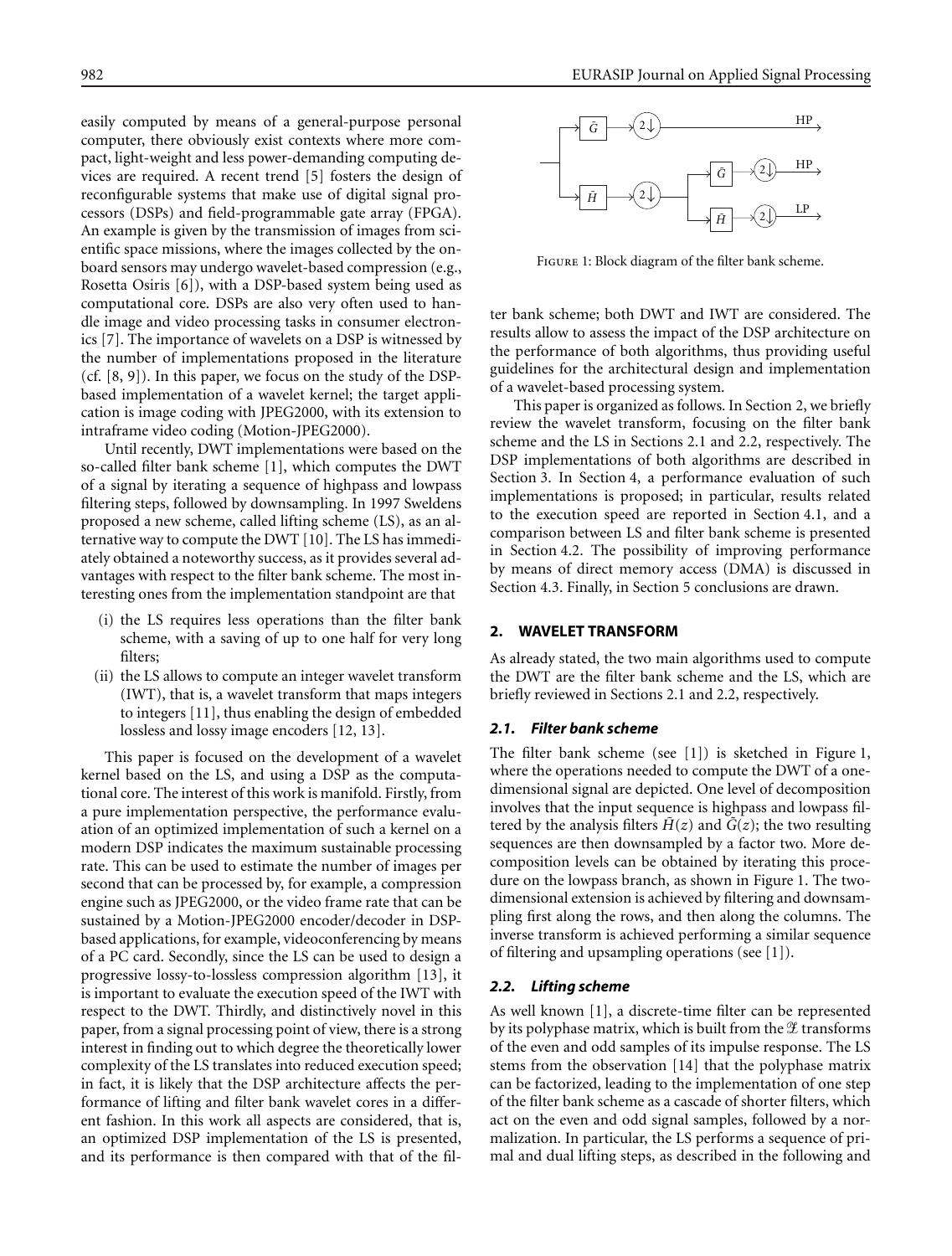

<span id="page-2-1"></span>Figure 2: Block diagram of the LS.

reported in the block diagram of [Figure 2.](#page-2-1) The inverse transform is achieved performing the same steps in reversed order [\[14](#page-7-13)].

The polyphase representation of a discrete-time filter  $H(z)$  is defined as

$$
H(z) = H_e(z^2) + z^{-1}H_o(z^2), \tag{1}
$$

where  $H_e(z)$  and  $H_o(z)$  are respectively obtained from the even and odd coefficients of  $h[n] = \mathcal{L}^{-1}{H(z)}$ , where  $\mathcal L$  denotes the zeta transform. The synthesis filters  $H(z)$  and  $G(z)$ (lowpass and highpass, respectively) can thus be expressed in terms of their polyphase matrix

$$
P(z) = \begin{bmatrix} H_e(z) & G_e(z) \\ H_o(z) & G_o(z) \end{bmatrix} \tag{2}
$$

and  $P(z)$  can be analogously defined for the analysis filters.

The Euclidean algorithm [\[14\]](#page-7-13) can be used to decompose  $P(z)$  and  $\tilde{P}(z)$  as

$$
P(z) = \prod_{i=1}^{m} \begin{bmatrix} 1 & s_i(z) \\ 0 & 1 \end{bmatrix} \begin{bmatrix} 1 & 0 \\ t_i(z) & 1 \end{bmatrix} \begin{bmatrix} K & 0 \\ 0 & \frac{1}{K} \end{bmatrix},
$$
  

$$
\tilde{P}(z) = \prod_{i=1}^{m} \begin{bmatrix} 1 & 0 \\ -s_i(z^{-1}) & 1 \end{bmatrix} \begin{bmatrix} 1 & -t_i(z^{-1}) \\ 0 & 1 \end{bmatrix} \begin{bmatrix} \frac{1}{K} & 0 \\ 0 & K \end{bmatrix}.
$$
 (3)

This factorization leads to the sequence of primal and dual lifting steps shown in [Figure 2.](#page-2-1)

The filters  $H_e(z)$ ,  $H_o(z)$ ,  $G_e(z)$ , and  $G_o(z)$ , along with their analysis counterparts, are Laurent polynomials [\[14\]](#page-7-13). Since the set of all Laurent polynomials exhibits a commutative ring structure, within which polynomial division with remainder is possible, long division between two Laurent polynomials is not a unique operation [\[14\]](#page-7-13). Therefore, several different factorizations (i.e., pairs of  $\{s_i(z)\}\$  and  $\{t_i(z)\}\$ filters) may exist for each wavelet. However, in case of DWT implementation, all possible choices are equivalent.

An IWT, mapping integers onto integers, can be very simply achieved rounding off the output of the  $s_i(z)$  and  $t_i(z)$ filters right before adding or subtracting [\[11](#page-7-10)]; the rounding operation introduces a nonlinearity in each filter operation. As a consequence, in the IWT the choice of the factorization impacts on both lossless and lossy compression, so making the transition from the DWT to the IWT not straightforward  $[15]$  $[15]$ .

<span id="page-2-2"></span>TABLE 1: Computational cost (number of multiplications plus additions) of lifting versus filter banks.

| Filter     | Standard algorithm     | Lifting scheme       |
|------------|------------------------|----------------------|
| LEG(5, 3)  | $4(N+M)+2$             | $2(N+M+2)$           |
| DB(9,7)    | $4(N+M)+2$             | $2(N+M+2)$           |
| SWE(13, 7) | $3(N + \tilde{N}) - 2$ | $3/2(N + \tilde{N})$ |
|            |                        |                      |

As already stated, the LS requires fewer operations than the filter bank scheme. The latter algorithm corresponds to merely applying the polyphase matrix: only the samples that are not discarded by the subsequent downsampling operation are actually filtered. In order to compare the two algorithms, one can use the number of multiplications and additions required to output a pair of samples, one on the lowpass and one on the highpass branch. As shown in [\[14](#page-7-13)], the cost of lifting tends, asymptotically for long filters, to one-half of the cost of the standard algorithm. [Table 1](#page-2-2) reports the formulas, presented in [\[14\]](#page-7-13), to compute the cost of the two algorithms for the filters used in this work (see also [Section 3\)](#page-2-0). Here *|h|* and *|g|* are the degree of the highpass and lowpass filter (i.e., the number of coefficients minus one); in the case that *|h|* and  $|g|$  are even, we set  $|h| = 2N$  and  $|g| = 2M$ . Note that the filter SWE(13,7), being an interpolating filter, has a different formula, which also involves the number of vanishing moments  $\tilde{N}$ .

# <span id="page-2-0"></span>**3. IMPLEMENTATION**

The LS and filter bank scheme have been implemented on the floating-point Texas Instruments TMS320C6711 DSP board. The board comprises a 150 MHz floating-point processor, two memory regions, namely *on-chip* and *off-chip*, a direct memory access (DMA) controller, and some peripherals interfaces. The CPU core includes two sets of 16 registers (*register file A, register file B*), the on-chip memory divided into two cache memories (*L1, L2*), and the arithmetic and logical units (see [\[16\]](#page-7-15)). [Figure 3](#page-3-1) shows the block diagram of the DSP architecture.

In the following, we outline some features of our implementation of the two algorithms, including the filters and types of boundary extensions used. The LS implementation is compliant with the specifications of the Final Committee Draft of JPEG2000 Part I (core coding systems) [\[4\]](#page-7-3), which is,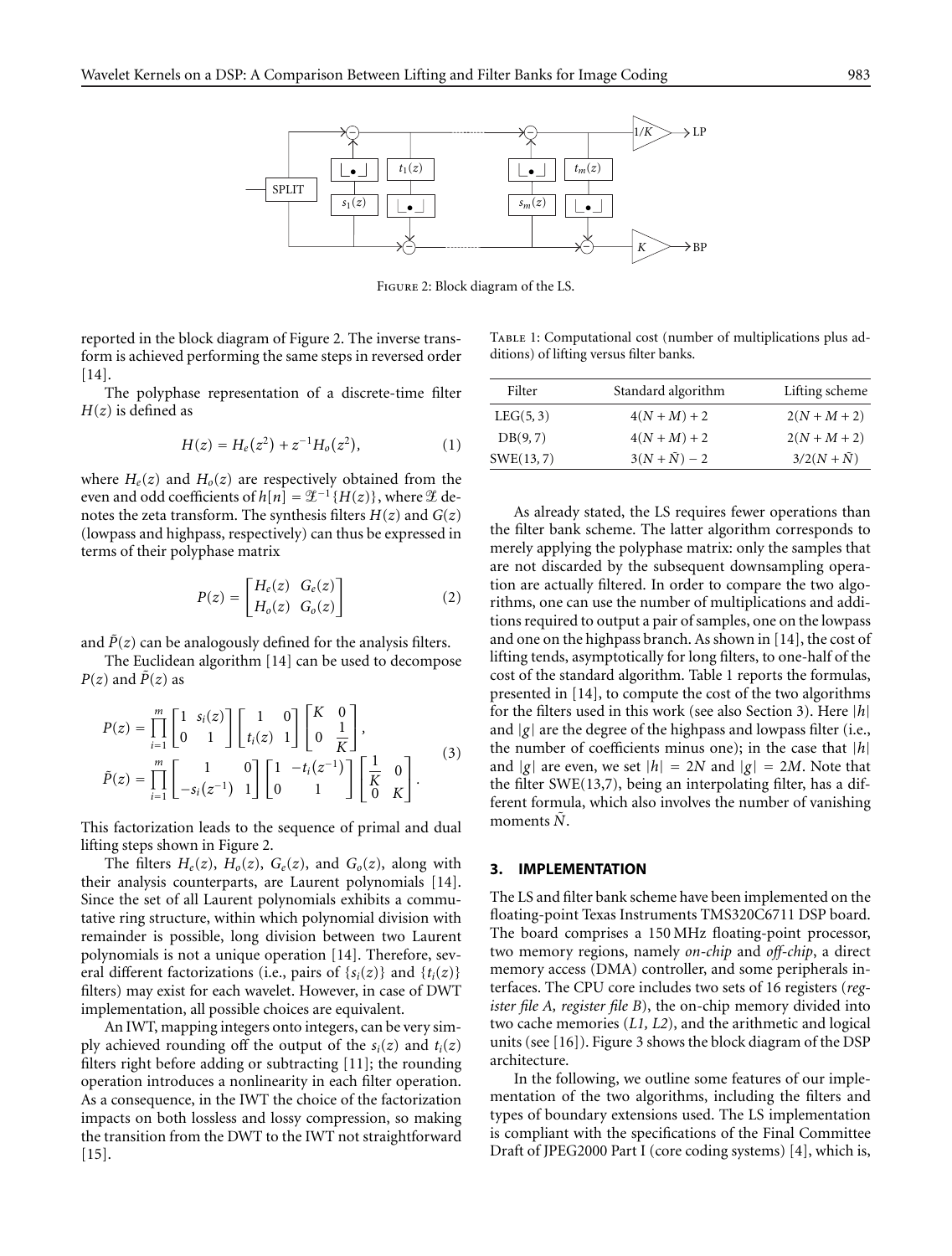

Figure 3: Block diagram of the DSP architecture.

<span id="page-3-1"></span>at the time of this writing, the latest publicly available document describing the standard.

The code profiling results for the two algorithms, reported in [Section 4,](#page-3-0) have been obtained demanding the optimization of the assembler code to the C compiler, which is known to nearly achieve the same efficiency as an expert programmer. For this reason, the code has been written in a simple and plain style, so as to facilitate compiler optimization. Therefore, in this section we only give an overview of the implementations of the two algorithms, whereas we rather concentrate on the profiling results [\(Section 4\)](#page-3-0), which represent the main contribution of this article. Of course, one could achieve some performance improvement by constraining the implementations, for example, to support a limited number of filters (even only one); nevertheless, this approach would negatively impact on generality of application, which in this work has been preserved as far as possible.

As for boundary extension at the borders of the input signal, which is necessary because the wavelet filters are noncausal, two possible extensions are considered.

(i) Symmetric extension: it performs mirroring of the signal samples outside the signal support. If used with biorthogonal symmetric filters, it allows to achieve perfect reconstruction also at the image borders.

(ii) Zero padding: it consists in adding zeros before and after the signal. This extension is not supported by the JPEG2000 standard, but is very simple, and hence sometimes used.

The filters supported by this implementation have been selected according to the JPEG2000 standard:

- LeGall I(5,3) (LEG(5,3) in the following);
- Daubechies (9,7) (DB(9,7) in the following);
- *•* Sweldens (13,7) (SWE(13,7) in the following).

The first two filters are explicitly embodied in JPEG2000, for the reversible and nonreversible transform, respectively.

TABLE 2: Factorization of  $LEG(5,3)$ .

<span id="page-3-2"></span>

| $s_i(z)$ , $t_i(z) = a_0 z^{d_M} + a_1 z^{d_{M-1}} + a_2 z^{d_{M-2}} + \cdots$ |       |                    |         |    |       |  |
|--------------------------------------------------------------------------------|-------|--------------------|---------|----|-------|--|
|                                                                                |       | Filter: $LEG(5,3)$ |         |    |       |  |
|                                                                                | $d_M$ | $a_0$              | $a_1$   | a, | $a_3$ |  |
| $s_1(z)$                                                                       |       |                    |         |    |       |  |
| $t_1(z)$                                                                       |       | 0.5                | 0.5     |    |       |  |
| $s_2(z)$                                                                       |       | $-0.25$            | $-0.25$ |    |       |  |

TABLE 3: Factorization of DB(9,7).

<span id="page-3-3"></span>

|          | $s_i(z)$ , $t_i(z) = a_0 z^{d_M} + a_1 z^{d_{M-1}} + a_2 z^{d_{M-2}} + \cdots$ |                   |           |                |                |        |  |
|----------|--------------------------------------------------------------------------------|-------------------|-----------|----------------|----------------|--------|--|
|          |                                                                                | Filter: $DB(9,7)$ |           |                |                |        |  |
|          | $d_M$                                                                          | a <sub>0</sub>    | $a_1$     | a <sub>2</sub> | a <sub>3</sub> | К      |  |
| $s_1(z)$ | $\theta$                                                                       | 0                 |           | 0              | 0              | 1.2302 |  |
| $t_1(z)$ |                                                                                | $-1.5861$         | $-1.5861$ | 0              | 0              |        |  |
| $s_2(z)$ | $\Omega$                                                                       | $-0.0530$         | $-0.0530$ | 0              | 0              |        |  |
| $t_2(z)$ |                                                                                | 0.8829            | 0.8829    | 0              | 0              |        |  |
| $s_3(z)$ |                                                                                | 0.4436            | 0.4436    |                | 0              |        |  |

TABLE 4: Factorization of SWE(13,7).

<span id="page-3-4"></span>

| $s_i(z)$ , $t_i(z) = a_0 z^{d_M} + a_1 z^{d_{M-1}} + a_2 z^{d_{M-2}} + \cdots$ |          |            |           |           |           |  |
|--------------------------------------------------------------------------------|----------|------------|-----------|-----------|-----------|--|
| Filter: $SWE(13,7)$                                                            |          |            |           |           |           |  |
|                                                                                | $d_M$    | $a_0$      | $a_1$     | a         | $a_3$     |  |
| $s_1(z)$                                                                       | $\theta$ |            |           |           |           |  |
| $t_1(z)$                                                                       | 2        | 0.0625     | $-0.5625$ | $-0.5625$ | 0.0625    |  |
| $s_2(z)$                                                                       |          | $-0.03125$ | 0.28125   | 0.28125   | $-0.3125$ |  |

Note that the last filter is not supported by JPEG2000 Part I. However, it has been considered because, being a long filter, it allows to verify the asymptotic complexity of the LS.

The selection of the factorization of the wavelet filters, to be used in the LS, has been made following the directives of the JPEG2000 standard, and is reported in Tables [2,](#page-3-2) [3,](#page-3-3) and [4.](#page-3-4) The filter length, deducible from the acronym, allows to easily identify the *N* and *M* parameters previously defined.

As for the filter bank scheme, the input signal is filtered by the same kernels listed above, but using the expanded rather than the factorized representation. Notice that, while performing the convolution between the signal and the filter impulse response, the samples that would be discarded by downsampling are not computed at all. For completeness, Tables [5,](#page-4-2) [6,](#page-4-3) and [7](#page-4-4) report the coefficients of the filters employed, up to the fourth decimal digit.

# <span id="page-3-0"></span>**4. EXPERIMENTAL RESULTS**

As stated in [Section 1,](#page-0-0) the objective of this work is manifold; in particular, experimental tests have been carried out with the following goals.

(1) To evaluate the absolute running time of an LS-based wavelet kernel on a modern DSP; in particular, in view of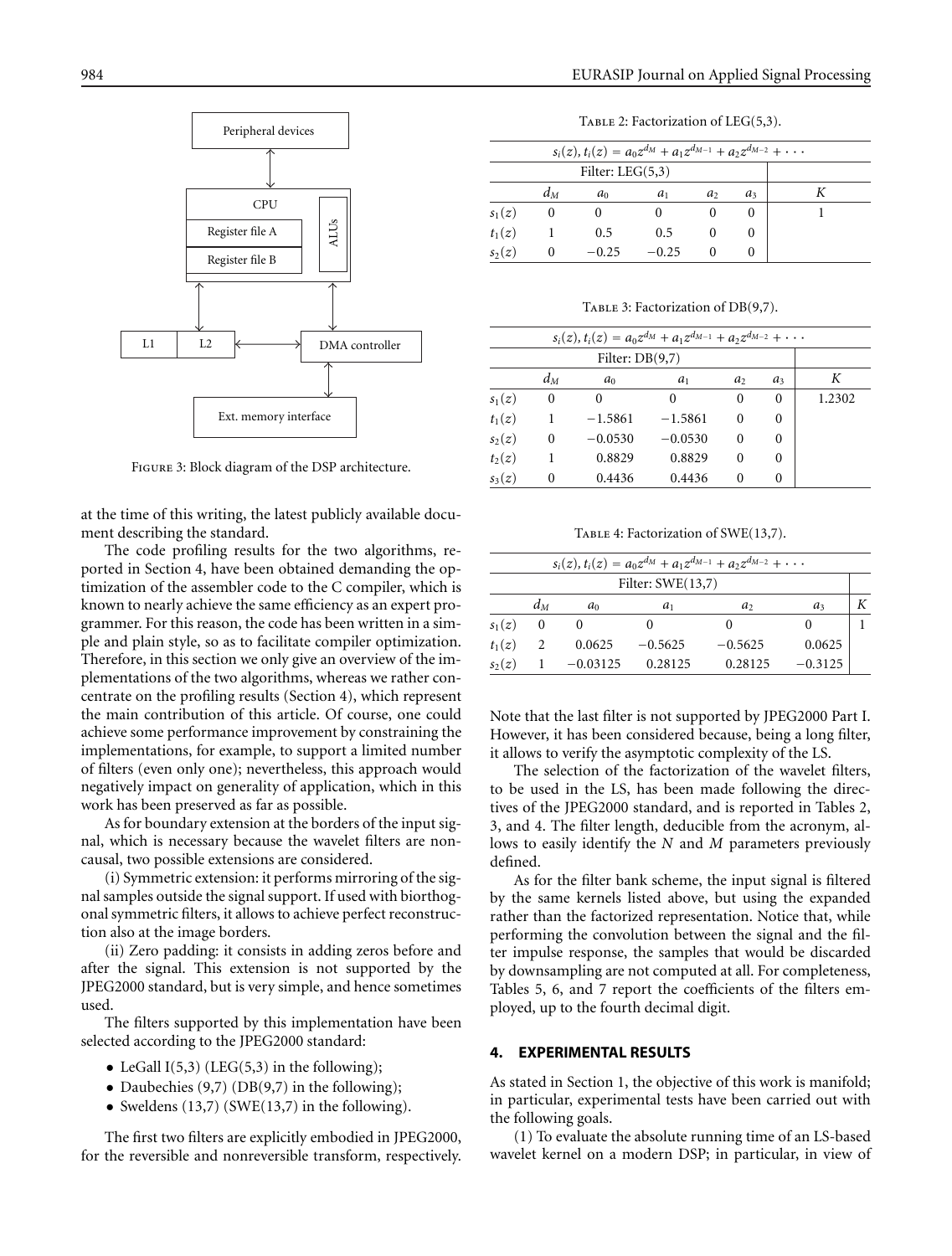<span id="page-4-2"></span>

|              | $h_0$    | h1     |
|--------------|----------|--------|
| $\mathbf{0}$ | 0.75     |        |
| $\pm 1$      | 0.25     | $-0.5$ |
| $\pm 2$      | $-0.125$ | 0      |

Table 5: LEG(5,3) filter.

| Тавlе 6: DB(9,7) filter. |  |  |  |  |
|--------------------------|--|--|--|--|
|--------------------------|--|--|--|--|

<span id="page-4-3"></span>

|          | $h_0$     | hı        |
|----------|-----------|-----------|
| $\theta$ | 0.6029    | 1.1151    |
| $+1$     | 0.2669    | $-0.5913$ |
| $+2$     | $-0.0782$ | $-0.0575$ |
| $\pm 3$  | $-0.0169$ | 0.0913    |
| $+4$     | 0.0267    | 0         |

Table 7: SWE(13,7) filter.

<span id="page-4-4"></span>

|              | $h_0$     | $h_1$     |
|--------------|-----------|-----------|
| $\mathbf{0}$ | 0.6797    |           |
| $\pm 1$      | 0.2813    | $-0.5625$ |
| $\pm 2$      | $-0.1230$ | 0         |
| $\pm 3$      | $-0.0313$ | 0.0625    |
| $\pm 4$      | 0.0352    | 0         |
| ±5           | 0         | 0         |
| $\pm 6$      | $-0.0020$ |           |

the implementation of an embedded lossy-to-lossless image compression system, to understand to which degree embodying an IWT capability may penalize the execution speed. This matter is discussed in [Section 4.1.](#page-4-0)

(2) To find out how close to the theoretical value is the actual performance gain of the LS with respect to the filter bank scheme, in terms of execution speed. This matter is discussed in [Section 4.2.](#page-4-1)

(3) To study the possibility of exploiting an available onboard DMA, in order to speed up code execution. This matter is discussed in [Section 4.3.](#page-5-0)

The results shown in the following, and the comparison between LS and filter bank scheme, have been reported (see Sections [4.1](#page-4-0) and [4.2\)](#page-4-1) in terms of the time needed to perform one level of transform on one image row; this has been done so as to facilitate the interpretation of results. The results have been parameterized on the length of the input data vector, and execution times for dyadic lengths are reported. It has been found that the sum of such dyadic values yields a very accurate estimate of the multilevel transform. Of course, computing the wavelet transform of an image requires to perform both rowwise and columnwise filtering. However, it has been found that the time needed to compute a columnwise filtering is the same as for rowwise filtering. Even though this behavior might seem surprising at a first glance, it can be reasonably justified by the efficient management of memory accesses performed by the cache memory; a more detailed explanation is given in [Section 4.3.](#page-5-0)

### <span id="page-4-0"></span>*4.1. Absolute running times*

The graphs in Figures [4,](#page-5-1) [5,](#page-5-2) and [6](#page-5-3) report the absolute running times achieved by the LS (in the DWT and IWT mode, respectively) and the filter bank scheme, in order to compute the one-level wavelet transform of a one-dimensional data vector, contiguously stored in the external memory. The boundary extension used is the symmetric one.

The results reported on the graphs can be used to estimate the number of images per second that can be processed by these algorithms. Employing the LEG(5,3) filter and the symmetric extension for a complete 2D one-level decomposition on a 256 *×* 256 grey-scale image, the LS allows to process between 7 and 8 images per second, whereas the filter bank scheme only sustains between 4 and 5 images per second. Note that computing the IWT, rounding off the filtered coefficients in the LS, leads to slower operation. The running times of the IWT are from 10% to 25% larger than the DWT using the LS.

If the wavelet kernel is thought of as the core of a JPEG2000 encoder, it is worth recalling that the wavelet transform is responsible for a significant part of the total encoder and decoder running time. Some figures have been obtained by profiling the Jasper reference JPEG2000 implementation, and have been reported in [\[17\]](#page-7-16). It turns out that, for progressive lossless coding, the wavelet transform is responsible of about 30% of the overall encoder and decoder running time. In the progressive lossy case this percentage is increased to about 50% at the encoder, and 70% at the decoder. This implies that it should be possible to encode/decode, with a single DSP, about 2 256 *×* 256 images per second in the integer lossless mode (using the LEG(5,3) filter), and encode and decode about 2 images per second in the lossy mode using the DB(9,7) filter. While this figures are suitable for an image coding application, it turns out that more powerful hardware, such as a multi-DSP system or an FPGA, is required to sustain real-time Motion-JPEG2000 video.

#### <span id="page-4-1"></span>*4.2. Comparison between lifting and filter bank*

As stated, in [\[14\]](#page-7-13) it is claimed that the LS requires asymptotically half the number of operations with respect to the filter bank scheme. We have compared the running time of our LS and filter bank implementations, in order to understand how the DSP architecture impacts on the performance gain. In particular, [Table 8](#page-5-4) reports the ratios between the running time of the filter bank scheme and the LS. Comparing these figures with the theoretical results, it can be noticed that these ratios are different from the theoretical values.

This behavior can be explained considering the architectural features of the processor employed. The DSP used in this work has an efficient pipeline, which can dispatch 8 parallel instructions per cycle. Parallel instructions proceed simultaneously through each pipeline phase, whereas serial instructions proceed through the pipeline with a fixed relative phase difference between instructions. Every time a jump to an instruction not belonging to the pipeline occurs, the pipeline must be emptied and reloaded. Thus, in this case, the filtering operations that frequently update the pipeline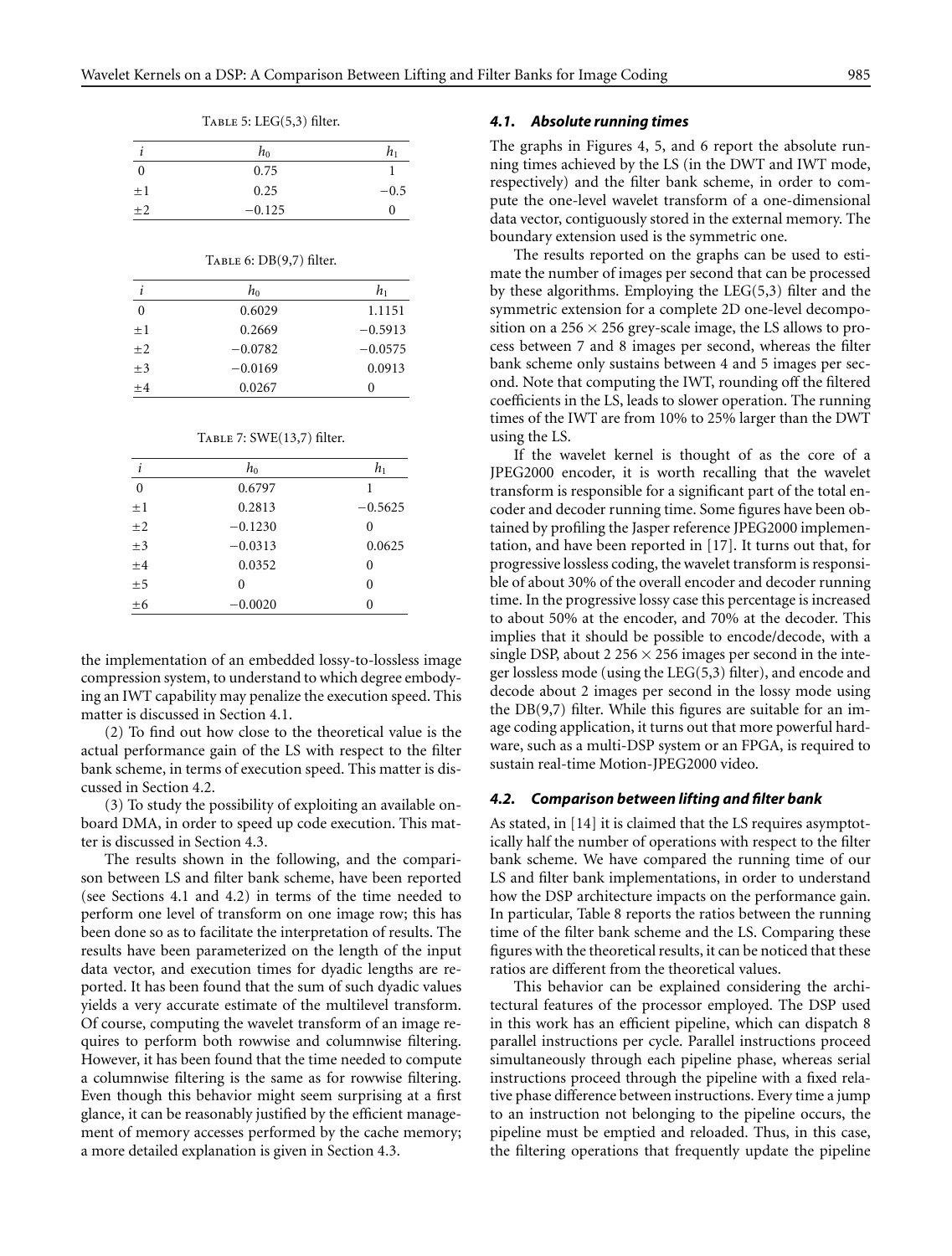

FIGURE 4: LEG(5,3): absolute running times.

<span id="page-5-1"></span>

FIGURE 5: DB(9,7): absolute running times.

<span id="page-5-2"></span>

FIGURE 6: SWE(13,7): absolute running times.

<span id="page-5-3"></span>contents, turn out to be disadvantaged. The effect on the computation of the wavelet transform is that, in general, the convolution with a long kernel can be optimized more efficiently than several convolutions with short kernels. Therefore there is a trade-off, in that the filter bank must perform

<span id="page-5-4"></span>Table 8: Ratios between the running times of filter bank scheme and LS.

| Filter bank running time/LS running time |          |         |           |  |
|------------------------------------------|----------|---------|-----------|--|
| Samples                                  | LEG(5,3) | DB(9,7) | SWE(13,7) |  |
| 256                                      | 1.650    | 1.069   | 1.969     |  |
| 512                                      | 1.678    | 1.077   | 1.937     |  |
| 1024                                     | 1.657    | 1.058   | 1.929     |  |
| 2048                                     | 1.679    | 1.062   | 1.917     |  |
| 4096                                     | 1.607    | 1.080   | 1.982     |  |
| Theoretical value                        |          |         |           |  |
|                                          | 1.4      | 1.666   | 1.833     |  |
|                                          |          |         |           |  |

twice as many operations as the LS with long filters; on the other hand, the use of the pipeline tampers with the LS operation, since the factorizations of long filters may consist of numerous short filters. The best results, with regard to the gain, are obtained with the SWE(13,7) filter: even though the filter is long, its factorization consists of only 2 filters, with 4 coefficients each.<sup>1</sup> The opposite occurs with the  $DB(9,7)$ filter, whose factorization consists of 4 filters with 2 coefficients each. The gain that comes from the inferior number of operations in LS is thus lost in emptying and reloading the pipeline. The LEG(5,3) filter has an intermediate behavior. Note that, for an increasing number of samples, the ratio between the running times of the two algorithms is not constant, nor it increases linearly. This behavior is due to the way the processor manages the cache memory and the data transfer from external to internal memory.

## <span id="page-5-0"></span>*4.3. Optimization with DMA*

The results in [Section 4.2](#page-4-1) have shown that the LS is faster than the filter bank scheme as for the computation of the wavelet transform. These results have been obtained using implementations which demand to the CPU the data transfer from the external memory to the CPU itself for performing the convolutions. In the following, we focus on the architectural features of the DSP employed, investigating the possibility of improving the LS performance by exploiting the properties of the DMA, typically available on a DSP board.

The LS program previously described filters a vector of coefficients allocated on a region of external (off-chip) memory. On the other hand, the DSP has a two-level internal (onchip) cache, with significantly lower access time than the external one. The second-level cache (L2) can be configured as internal memory, and can be used to store and filter the image pixels values, with an expected speedup due to the reduced memory access time.

Since the size of an image is usually larger than the L2 size, it is necessary to transfer the data in small blocks from

<sup>&</sup>lt;sup>1</sup>It is worth noticing that even higher gains (nearly 3) have been found with the SWE(13,7) filter, using a fixed-point implementation that is not addressed in this paper. This is not surprising, for the upper bound of 2 on the LS gain [\[14\]](#page-7-13) is computed in the case of worst case factorization, while the SWE(13,7) filter also admits shorter factorizations.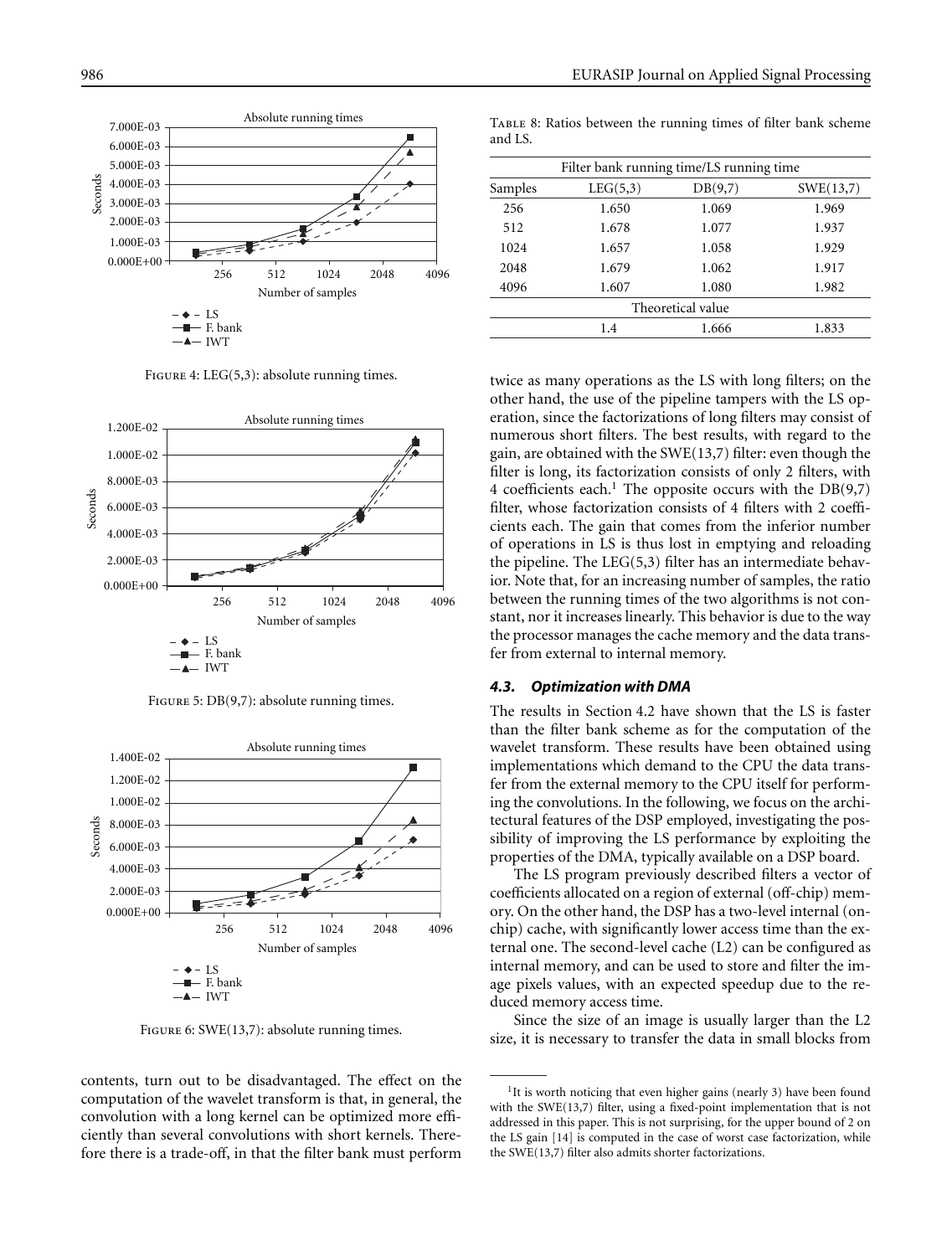

<span id="page-6-1"></span>Figure 7: Ping-pong buffering.

the external to the internal memory. The device used to this purpose is the DMA controller. In this work, the DMA has been configured so as to transfer a row (or column) of the image into the on-chip memory, while at the same time the CPU filters the data transferred at the previous step. In this way, the CPU never accesses the off-chip memory, since both the stack and the temporary variables are allocated in L2.

The use of L2 as a shared resource between DMA and CPU involves the need of synchronizing these devices. The data can be corrupted if the accesses to L2 do not take place in the correct order. To avoid this problem, we have employed four software interrupts to regulate the sequence of operations. Moreover, the two concurrent devices are set to operate on two different buffers, which are swapped at each filtering cycle with a ping-pong buffering mechanism (see [Figure 7\)](#page-6-1).

We have run this version of the LS on a  $512 \times 512$  greyscale image, performing one complete 2D decomposition level with the DB(9,7) filter. This has led to the results shown in [Table 9,](#page-6-2) where the running time of the standard LS algorithm is also reported for comparison. It can be noticed that the synchronization of the devices and the reconfiguration of the DMA after each transfer leads to a higher running time. In order to make the employment of DMA and L2 advantageous, it is necessary to reduce the number of DMA reconfigurations. This can be done by transferring more than one row or column at one time. [Table 10](#page-6-3) shows that transferring, for example, 2 or 4 rows simultaneously yields an improvement of the LS performance. However, the gain is not as high as expected, and hardly pays back for the additional complexity. The reason for such low gain using the DMA lies in the efficiency of the DSP cache memory.

In fact, every time the CPU needs a datum stored in the external memory, 32 consecutive bytes are transferred from the memory to L1. If the offset between two data processed sequentially by the CPU is fewer than 32 bytes (i.e., 8 floating-point coefficients), the CPU accesses the memory only once, since the second datum will be already cached in L1. The advantage of accessing a faster memory is apparent only when the weight of the memory accesses is high overall. We assume that the image pixel values are stored in the ex<span id="page-6-2"></span>TABLE 9: Comparison between the running times of the LS without and with using the DMA.

| Absolute running times [in seconds] |       |  |  |  |
|-------------------------------------|-------|--|--|--|
| LS with DMA<br>Standard LS          |       |  |  |  |
| 1 222                               | 1.651 |  |  |  |

<span id="page-6-3"></span>Table 10: Comparison between the running times of the LS without and with using the DMA: transfer of several rows simultaneously.

| Absolute running times [in seconds] |             |             |  |  |  |
|-------------------------------------|-------------|-------------|--|--|--|
|                                     | Standard LS | LS with DMA |  |  |  |
| 2 rows                              | 1.222       | 1.174       |  |  |  |
| 4 rows                              | 1.222       | 1.166       |  |  |  |

ternal memory as floating-point values in row major order. As for rowwise filtering, one access to the external memory is sufficient to retrieve eight samples of the to-be-filtered data. As far as columnwise filtering is concerned, once a complete image column has been retrieved from the external memory, the subsequent seven columns are also placed in the cache.<sup>2</sup> Moreover, in the specific case of the wavelet transform, most of the time is spent by the processor in computing the convolution, that is, sums and products between the filter coefficients and the image pixel values; the filtering routine is computationally heavy, so that the weight of the access operations is not very high. Therefore the actual number of accesses to the external memory turns out to be quite limited, and their weight on the program running time accordingly low. In summary, the performance improvement in the wavelet transform computation, which can be obtained by employing the DMA, is limited because of the efficiency of the on-chip cache.

#### <span id="page-6-0"></span>**5. CONCLUSIONS**

In this paper, we have addressed the development of wavelet cores on a DSP, compatible with the JPEG2000 specifications. The wavelet transform has been implemented according to the filter bank scheme and the lifting scheme; in this latter case the integer-transform option has also been considered. The code has been profiled so as to evaluate the efficiency of the implementation and, more interestingly, to allow a comparison between the LS and the filter bank scheme. Moreover, the use of the DMA has also been considered as a possible way to improve data throughput.

The results have highlighted some aspects of DSP-based implementations of the wavelet transform, which are discussed in the following.

(1) The DSP considered in this work is able to compute up to 8 complete 2D one-level wavelet transforms per second on a grey-scale 256 *×* 256 image. This figure can be used to

<sup>&</sup>lt;sup>2</sup>This holds provided that the cache memory is large enough to store eight columns, as usually happens in practice.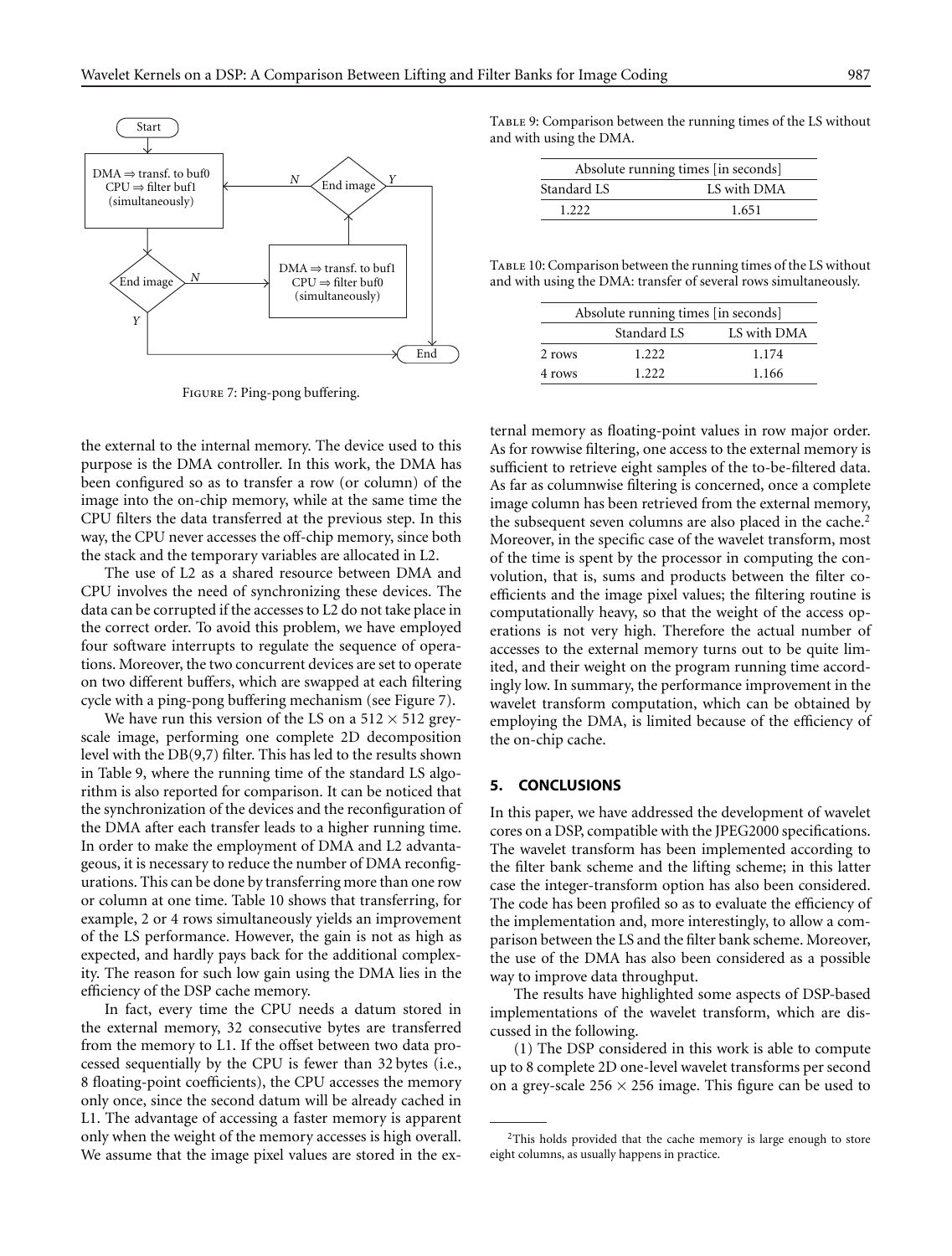evaluate the number of JPEG2000 frames that a single DSP is able to code or decode, for example, using the JPEG2000 profiling results reported in [\[17](#page-7-16)].

(2) A performance comparison between lifting and filter banks has been carried out. We have found that the LS always runs faster than the filter bank scheme. However, the performance gain differs from the theoretical results in [\[14\]](#page-7-13), because the DSP architecture has a different impact on code optimization for the two algorithms. In particular, convolutions with long filters, which are typical of the filter bank scheme, tend to benefit from the DSP pipelined architecture. On the other hand, the LS gain is higher for long filters. In the end, the actual gain heavily depends on the number and length of the factorized filters used in the LS.

(3) It has turned out that employing the DMA to transfer data from the external to the internal memory (and vice versa), while the CPU concurrently filters the previously transferred data, may provide very little advantage, if any at all, in terms of execution speed. This is due to the fact that the on-chip cache memory is able to very efficiently manage the data transfer operations, for both rowwise and columnwise filtering.

# **ACKNOWLEDGMENT**

This work was partially developed under the Texas Instruments Elite program.

# <span id="page-7-0"></span>**REFERENCES**

- [1] M. Vetterli and J. Kovačević, Wavelets and subband coding, Prentice-Hall, Englewood Cliffs, NJ, USA, 1995.
- <span id="page-7-1"></span>[2] M. Antonini, M. Barlaud, P. Mathieu, and I. Daubechies, "Image coding using wavelet transform," *IEEE Trans. Image Processing*, vol. 1, no. 2, pp. 205–230, 1992.
- <span id="page-7-2"></span>[3] D. Lazar and A. Averbuch, "Wavelet-based video coder via bit allocation," *IEEE Trans. Circuits and Systems for Video Technology*, vol. 11, no. 7, pp. 815–832, 2001.
- <span id="page-7-3"></span>[4] D. S. Taubman and M. W. Marcellin, *JPEG2000: Image Compression Fundamentals, Standards, and Practice*, Kluwer Academic Publishers, Dordrecht, Netherlands, 2001.
- <span id="page-7-4"></span>[5] J. Eyre and J. Bier, "The evolution of DSP processors," *IEEE Signal Processing Magazine*, vol. 17, no. 2, pp. 43–51, 2000.
- <span id="page-7-5"></span>[6] B. Fiethe, P. Rüffer, and F. Gliem, "Image processing for rosetta osiris," in *6th International Workshop on Digital Signal Processing Techniques for Space Applications*, vol. 144, ESTEC, Noordwijk, The Netherlands, September 1998.
- <span id="page-7-6"></span>[7] J. Eyre, "The digital signal processor derby," *IEEE Spectrum*, vol. 38, no. 6, pp. 62–68, 2001.
- <span id="page-7-7"></span>[8] K. Haapala, P. Kolinummi, T. Hamalainen, and J. Saarinen, "Parallel DSP implementation of wavelet transform in image compression," in *Proc. IEEE International Symposium on Circuits and Systems*, pp. 89–92, Geneva, Switzerland, May 2000.
- <span id="page-7-8"></span>[9] B. Yiliang, W. Houng-Jyh, C.-C. J. Kuo, and R. Chung, "Design of a memory-scalable wavelet-based image codec," in *Proc. IEEE International Conference on Image Processing*, Chicago, Ill, USA, October 1998.
- <span id="page-7-9"></span>[10] W. Sweldens, "The lifting scheme: A construction of second generation wavelets," *Siam J. Math. Anal*, vol. 29, no. 2, pp. 511–546, 1997.
- <span id="page-7-10"></span>[11] R. C. Calderbank, I. Daubechies, W. Sweldens, and B. Yeo, "Wavelet transforms that map integers to integers," *Applied*

*and Computational Harmonic Analysis*, vol. 5, no. 3, pp. 332– 369, 1998.

- <span id="page-7-11"></span>[12] A. Bilgin, P. Sementilli, F. Sheng, and M. Marcellin, "Scalable image coding using reversible integer wavelet transforms," *IEEE Trans. Image Processing*, vol. 9, no. 11, pp. 1972–1977, 2000.
- <span id="page-7-12"></span>[13] M. Grangetto, E. Magli, and G. Olmo, "Efficient commoncore lossless and lossy image coder based on integer wavelets," *Signal Processing*, vol. 81, no. 2, pp. 403–408, 2001.
- <span id="page-7-13"></span>[14] I. Daubechies and W. Sweldens, "Factoring wavelet transforms into lifting steps," *J. Fourier Anal. Appl.*, vol. 4, no. 3, pp. 247–269, 1998.
- <span id="page-7-14"></span>[15] M. Grangetto, E. Magli, and G. Olmo, "Minimally nonlinear integer wavelets for image coding," in *Proc. IEEE Int. Conf. Acoustics, Speech, Signal Processing*, Istanbul, Turkey, June 2000.
- <span id="page-7-15"></span>[16] Document SPRU189F, "TMS320C6000 CPU and instructions set reference guide," October 2000, [www.ti.com.](file:www.ti.com)
- <span id="page-7-16"></span>[17] M. D. Adams and F. Kossentini, "JasPer: A software-based JPEG-2000 codec implementation," in *Proc. of IEEE International Conference on Image Processing*, vol. 2, pp. 53–56, Vancouver, BC, Canada, October 2000.

**Stefano Gnavi** was born in Biella, Italy, in March 1976. He received the degree in electrical engineering at Politecnico di Torino, Italy, in July 2001. Since March 2002 he is a researcher under grant with the Center for Wireless Multimedia Communications (CERCOM), at the Department of Electronics, Politecnico di Torino. His research interests are in the field of image communication, video processing and compression,



as well as hardware implementation. Currently he is working on very low bit rate video coding techniques.

**Barbara Penna** was born in Castellamonte, Italy, in May 1976. She received the degree in electrical engineering at Politecnico di Torino, Italy, in July 2001. Since September 2001 she is a researcher under grant with the Signal Analysis and Simulation (SAS) group, at the Department of Electronics, Politecnico di Torino. Her research interests are in the field of data compression. Currently she is working on novel SAR raw data



compression algorithms based on wavelet transforms.

**Marco Grangetto** received the "summa cum laude" degree in electrical engineering at Politecnico di Torino in 1999, where he is currently pursuing a Ph.D. degree. His research interests are in the field of digital signal processing and multimedia communications. In particular, he is working at the development of efficient and low complexity lossy and lossless image encoders based on wavelet transforms. Moreover, he is chal-



lenging the design of reliable multimedia delivery systems for tetherless lossy packet networking. He was awarded the Premio Optime by "Unione industriale di Torino" in September 2000, and a Fulbright grant in 2001 for a research period at the Center for Wireless Communications (CWC) at UCSD.